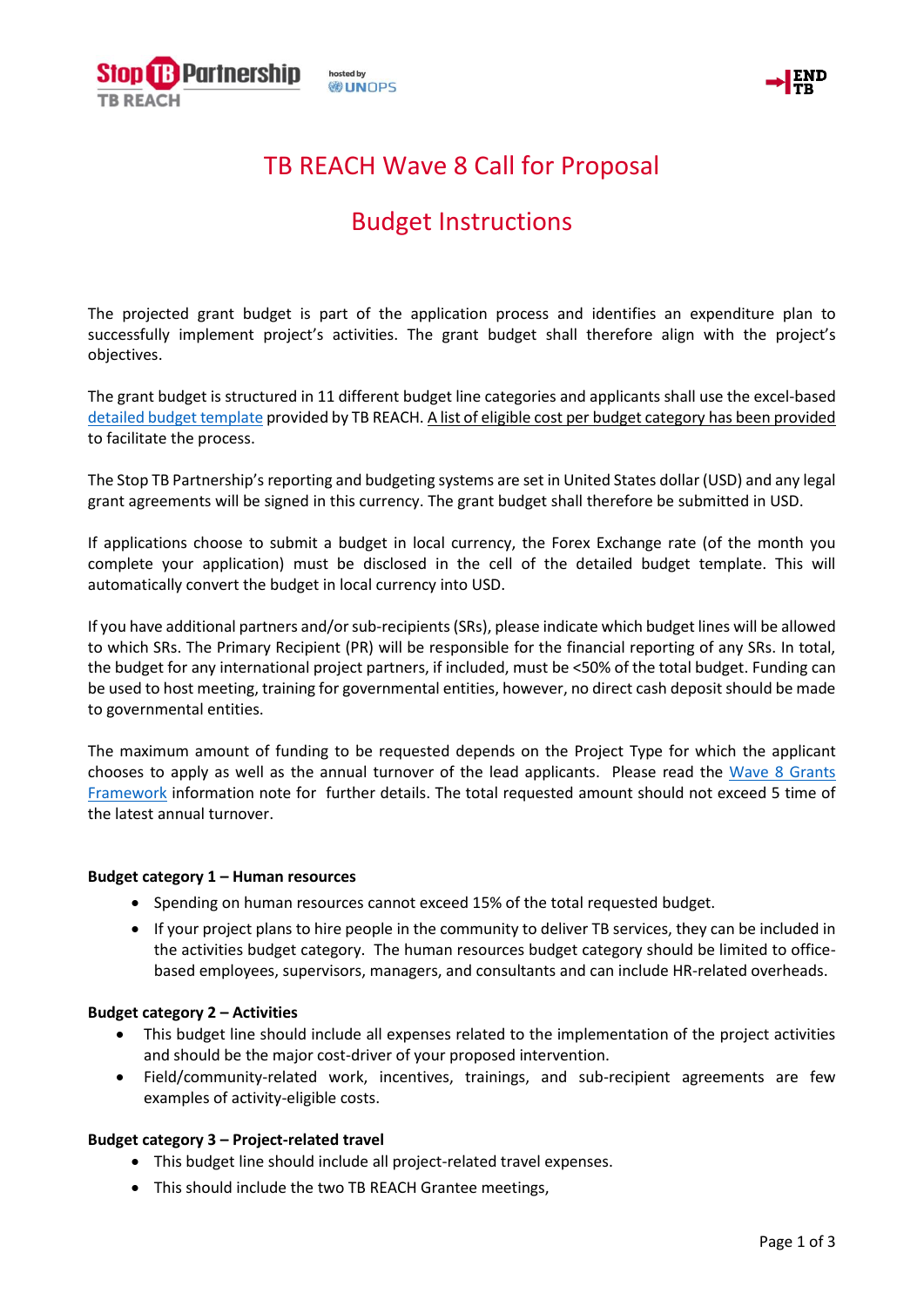hosted by **DUNOPS** 



- $\circ$  The dates and location for these meetings are yet to be finalized but please use the following information to help you forecast a budget:
- $\circ$  The first meeting will most likely take place in Europe and after the grant award. It will be held for 3 days and a maximum of 3 individuals per selected projects will be allowed to travel.
- o The second meeting will most likely take place in Asia and at mid-projects' implementation. It will be held for 3 days and 2 individuals per selected projects will be allowed to travel.
- o For each of the meetings, please provision for airfare, per diem (6 nights total) and visas for 2 individuals.
- o

**TR REACH** 

**B** Partnership

## **Budget category 4 – Central Procurement funds withheld at source for GDF (GeneXpert technology) \***

- If an applicant does NOT have procurement capacity for GeneXpert commodities, TB REACH can help centrally procure Xpert commodities through Global Drug Facility (GDF).
	- If an applicant decided to let TB REACH central procure Xpert, please indicate the budget allocated for Xpert commodity in the category 4.
	- Please use th[e TB REACH Xpert Budget Estimation Tool,](http://www.stoptb.org/global/awards/tbreach/bet.asp) which shows the unit costs for GeneXpert systems, Xpert MTB/RIF cartridges, calibration kits and warranties, as well as estimating the shipping costs for these items. Please **only include the product and freight costs** in category 4.
	- TB REACH's central procurement **will withhold the amount of funds indicated in category 4 at source and make the payment directly to supplier.**
	- The incoterm of TB REACH's order will be CIP, which means TB REACH's central procurement will only cover product and international freight costs. **Costs with associated importation, customs, and domestic transport of equipment and supplies should be in listed in Budget Category 6.**
- It is not a mandatory applicants with procurement capacity can procure Xpert on their own. If so, please leave category 4 empty.
- The Xpert MTB/RIF Ultra cartridge and GeneXpert Omni system are progressively being commercialized and available. We expect that Ultra cartridges and some Omni systems may be made available for Wave 8 projects. Please contact TB REACH if you have question about this.
- •

## **Budget category 5 – Procurement of medical items (excluding Category 4 items) \***

- Procurement of medical costs include any expenses related to medical equipment and supplies.
- It should include all costs related to importation, custom clearances, shipment of medical equipment and supplies.

## **Budget category 6 – Procurement of non-medical items\***

- Procurement of non-medical costs include any expenses that are not related to medical equipment such as computers, mobile phones, tablets, etc. These expenses should not be allocated under "activities" or "IT/Communication" budget category.
- Include any costs with associated importation, customs, and domestic transport of equipment and supplies

## **Budget category 8 – Operational Research**

- Spending on operational research cannot exceed 10% of the total requested budget.
- This budget category may be used to support standalone operational research studies or to support further analyses and results dissemination of project activities.